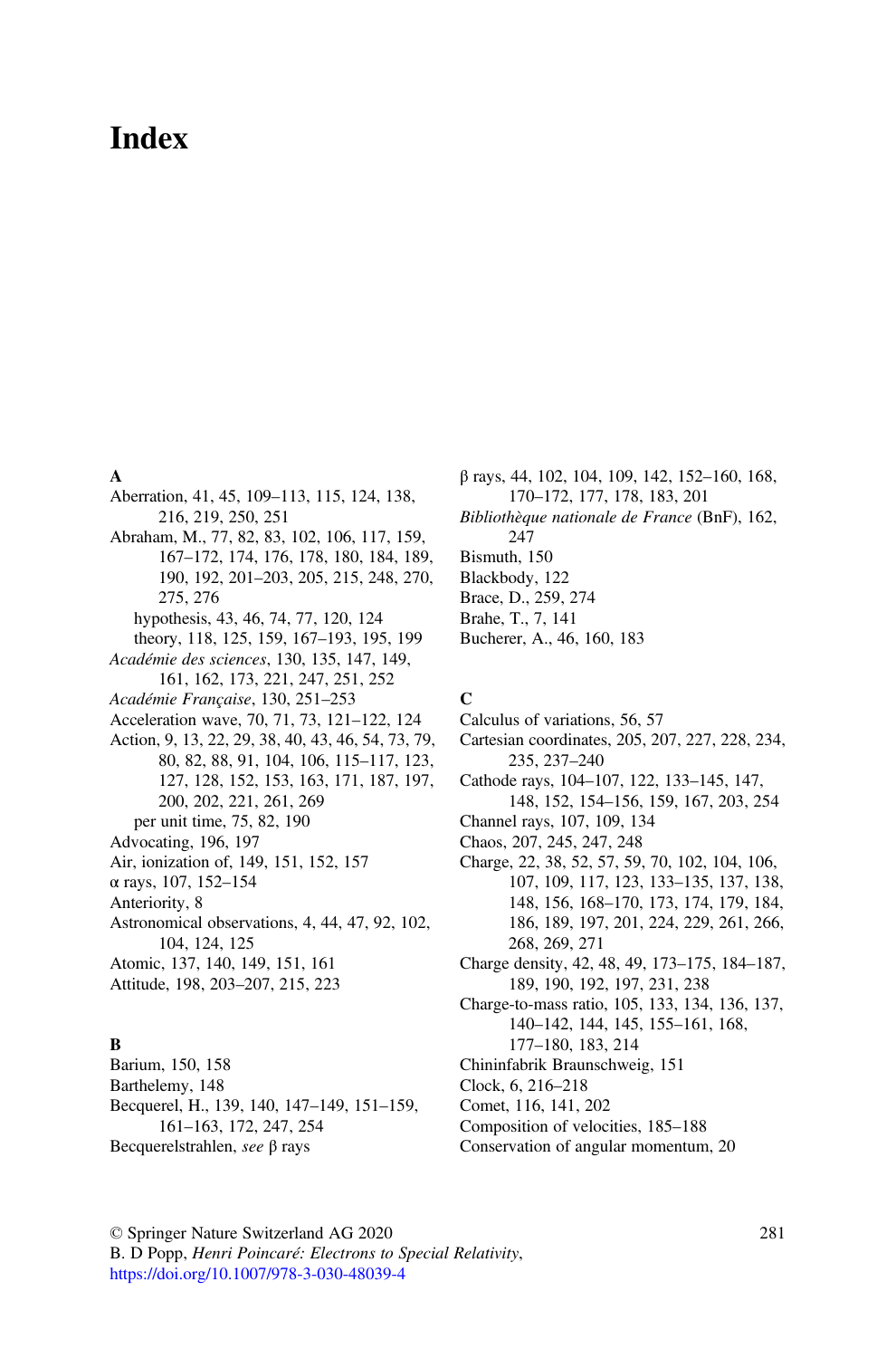282 Index

- Conservation of energy, 6, 30, 32, 35, 125, 199, 215 Conservation of momentum, 13–36, 104, 115–117, 175, 198, 199, 201, 204, 205, 215, 219, 220, 224, 245 Continuity equation, 24, 50, 51, 57–59, 138, 174, 186, 187, 189, 192, 197, 224, 231 Contraction, 41, 43, 45, 46, 73–82, 113, 114, 117, 176, 185, 189, 198, 203, 213, 214, 221, 274 Copernicus, N., 47, 48, 195, 196, 214 Core competence, 157 Corpuscle, 106, 107, 126, 127, 133, 137, 139, 140 Corresponding states, 62, 88, 89, 176, 189, 201, 264, 265, 271–274 Covariant, see Lorentz transformation,
- unchanged under Curie, M., 140, 149–151, 153, 154, 156, 161–163, 247, 254
- Curie, P., 140, 149–154, 156, 161–163, 247, 254

## D

- de Broglie, L., 221, 222
- Deflection, 104, 106, 107, 135, 136, 145, 152, 153, 155–158, 179, 275, 278–280 electric, 106, 192, 276, 278 magnetic, 106, 133, 151, 152, 154–157, 192, 276, 278
- Deformation, see Lorentz contraction
- Dielectric, 22, 24, 25, 27, 29, 108, 138, 157, 167, 260, 261, 279 Dynamical systems, 245, 248

#### E

Earth, 4, 6, 7, 10, 30, 31, 41, 43, 45, 109, 111–115, 125–129, 138, 173, 176, 178, 196, 198, 213, 214, 216, 218, 249, 250, 259–261, 271, 274, 279, 280 Electric field, 32, 51, 53, 69–71, 82, 101, 102, 104, 106, 119, 123, 135, 136, 156–159, 170, 171, 178, 179, 190, 197, 198, 200, 205, 229–231, 233, 238, 241, 275 Electric and magnetic field energy, 170

Electrodynamics, 36, 111, 137, 140, 167, 168, 170, 173, 192, 196–199, 203, 211, 216, 217, 221, 238, 245, 251

equations of, 42, 168, 173–175, 184, 187, 192, 197, 205, 212, 213, 221, 231–234, 240 Electromagnet, 155 Electromagnetic world view, 189, 192 Electrometer, 151, 157 Electron charge-to-mass ratio, 136, 141, 142, 145, 158, 160, 161, 168, 178, 180 mass, 90, 144, 179, 180, 192, 193, 214 positive, 108, 109, 117, 119, 123 relativistic, 159, 192 shape, 43, 46, 172, 189–192, 215, 224, 269, 275 size, 74, 75, 168, 169, 176, 269 stability, 187, 189–192, 207 undeformable, 46, 74, 117, 118, 124, 172, 176, 189–192, 202 Electroscope, 135, 149, 152, 161 gold-leaf, 148, 151 Ellipsoid, 42, 46, 49, 74, 77, 80, 81, 88, 93, 113, 114, 117, 176, 184, 185, 269 Energy content, 202, 204, 219 Ether, 30, 41, 45, 47, 74, 104, 105, 108, 109, 111–113, 115, 117, 119, 121–123, 127, 128, 134, 135, 137, 139, 140, 167, 168, 172, 173, 175–178, 184, 192, 195, 198, 199, 201, 203–207, 211, 215, 216, 218, 219, 222, 223, 245, 249–251, 259–261, 273, 279

## F

- Falsifiable, 201, 204 Fitz Gerald, G., 45, 113, 115, 117, 140, 213, 259, 279 Fluorescent, 147, 148 Force electromagnetic origin, 14, 21, 38, 42, 43, 46, 53, 57, 90, 91, 103, 118, 169, 172, 189, 192, 196, 202, 213, 228, 255, 261 Four-vector, 186, 187, 189, 190, 197, 201, 224
- French, 233, 243–255
- Fresnel, A.-J., 27, 45, 112, 250–252

# G

- Galilean transformation, 185 γ rays, 154 German, 168, 232, 236, 248, 254, 255
- Giesel, F., 151–153, 163, 248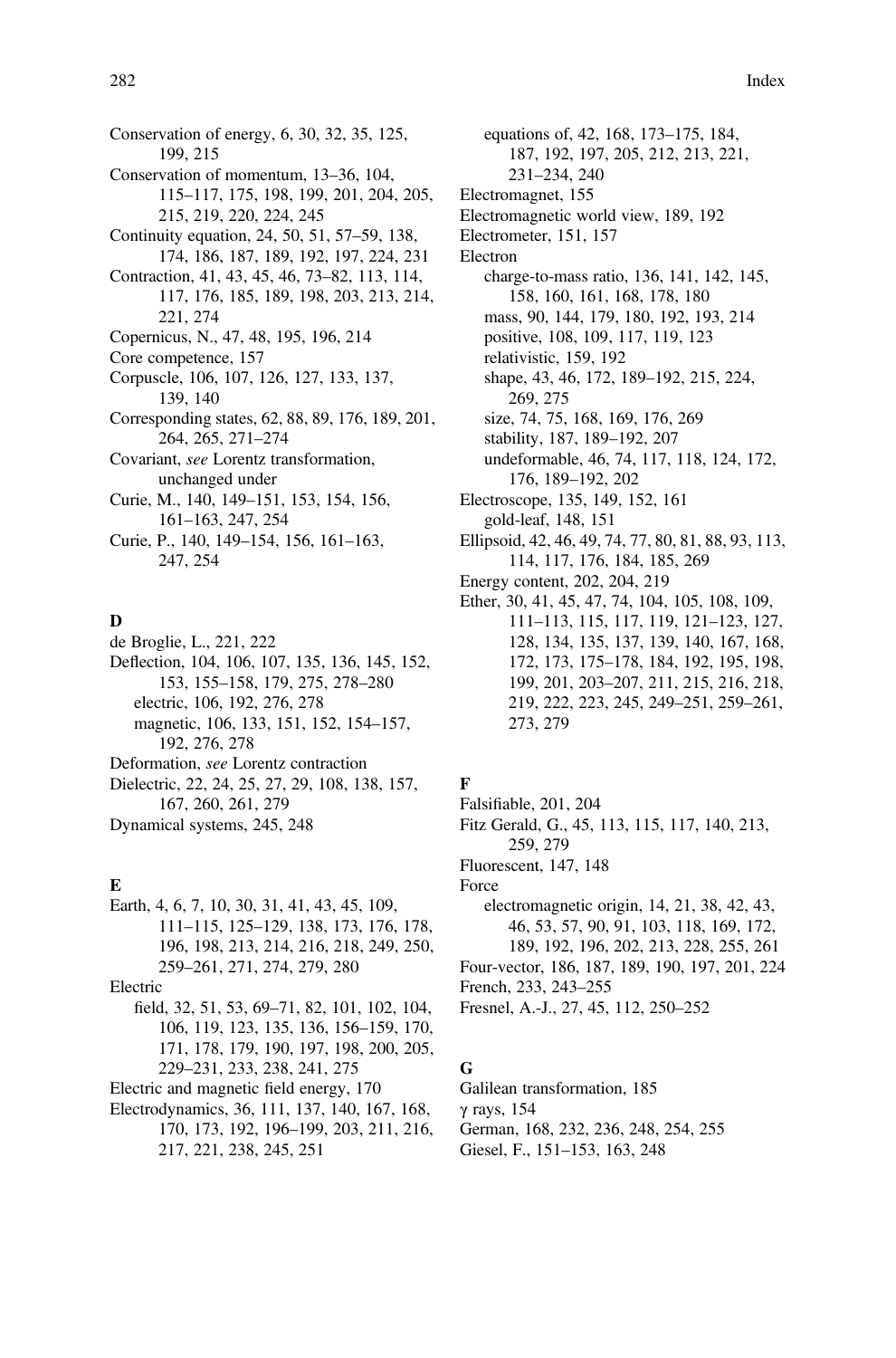Gouy, G., 162 Gravitation, 10, 43, 44, 47, 90–102, 118, 122–124, 126, 141, 184, 188, 189, 196, 202, 203, 211, 213, 215 retarded potential, 203 wave, 43, 100, 203 Group, 36, 39, 42, 43, 46, 64–67, 88, 93, 94, 177, 186, 188, 189, 193, 199, 200, 252

## H

Hamilton, W., 238 Heaviside, O., 138, 167, 207, 227, 232–234, 236–238, 241 Hertz, H., 71, 104, 122, 135, 136, 138, 233, 236, 237 emitter, 116, 122 exciter, 20, 21, 31 theory, 21, 22, 26–28, 111, 112, 116, 117, 237 Holton, G., 222, 223 Hydrogen ion, 105, 136, 144, 145, 202

## I

Index of refraction, 23, 27 Inertial mass, 169, 213, 219, 220 Invariant, 58, 93–95, 97–100, 113, 187–189, 193, 200, 212, 215, 221, 224

#### J

Joachimsthal, 150 Johanngeorgenstadt, 150

#### K

Kanalstrahlen, see Channel rays Kaufmann, W., 43, 44, 46, 102, 106, 118, 119, 129, 134, 139, 140, 142–145, 155, 158, 159, 168, 170–172, 177–183, 192, 201, 205, 213, 214, 248, 275–278 Kepler, J., 47, 111, 125, 141, 196 Koan, 195, 196, 208

#### $L$

Lagrangian, 172, 187, 190–192, 197, 200, 207 Langevin, P., 38, 42, 46, 67, 70, 73, 77, 78, 80, 121, 176, 189, 190, 196–199, 212, 215, 221, 237 hypothesis, 40, 43, 76, 77, 79–81

waves, 67–73 Laplace, P.-S., 43, 44, 47, 96, 124, 126, 129, 252 Laws, 6, 9, 11, 17, 20, 26, 30, 31, 36, 41, 43, 45, 47, 73, 80, 91, 92, 96–99, 102, 104–106, 108, 109, 111, 114, 115, 117, 118, 121, 123–126, 128, 141, 168, 191, 196, 198, 203, 204, 213, 215, 219, 221, 223, 243, 244 Leakage current, 149, 151–153, 161 LeSage, G.-L., 126–128 Lie group, 65 Liénard, A.-M., 36, 38, 42 Longomontanus, 141 Lorentz contraction, 45, 48, 117, 191, 203, 214 Lorentz group, 64–67, 91, 93, 99, 188, 215 Lorentz, H.A. hypothesis, 41, 43, 45, 46, 51, 74, 77, 78, 81, 83, 85, 88, 90, 91, 113, 115, 117, 120, 124, 187, 193, 199 Poincaré divergence from, 37, 44, 174, 185, 189, 205 theory, 13–36, 46, 48, 107, 115, 116, 124, 125, 167, 168, 177, 180, 192, 195–197, 206, 215 Lorentz transformation, 43, 44, 46, 48–53, 61, 64, 70, 71, 73, 74, 84–86, 89, 91, 92, 94–96, 99, 159, 173, 176, 180, 184–188, 190, 192, 197, 200, 202–205, 212–214, 218, 221, 224 unchanged under, 49, 53, 175, 187, 189, 193, 196, 198, 200, 203, 205

#### M

Magnetic field, 29, 32, 51, 53, 69, 70, 82, 101, 102, 104, 106, 118, 119, 123, 128, 138, 141, 149, 152–156, 158–160, 170, 171, 174, 178, 179, 183, 190, 197, 200, 205, 229, 230, 233, 238, 241, 275 Mars, 141

Mass

electromagnetic, 40, 73, 82, 106, 109, 118, 169–171, 176, 184, 192, 202, 213, 271, 275 gravitational, 91, 116, 202, 213 inertial, 106, 122, 169, 213, 219, 220 relativistic, 159, 192 rest, 90, 159, 160, 178–180, 191, 192 Mass-to-charge ratio, 104, 133, 134, 136, 137, 140–142, 144, 145, 155–159, 161, 168, 177–180, 183, 214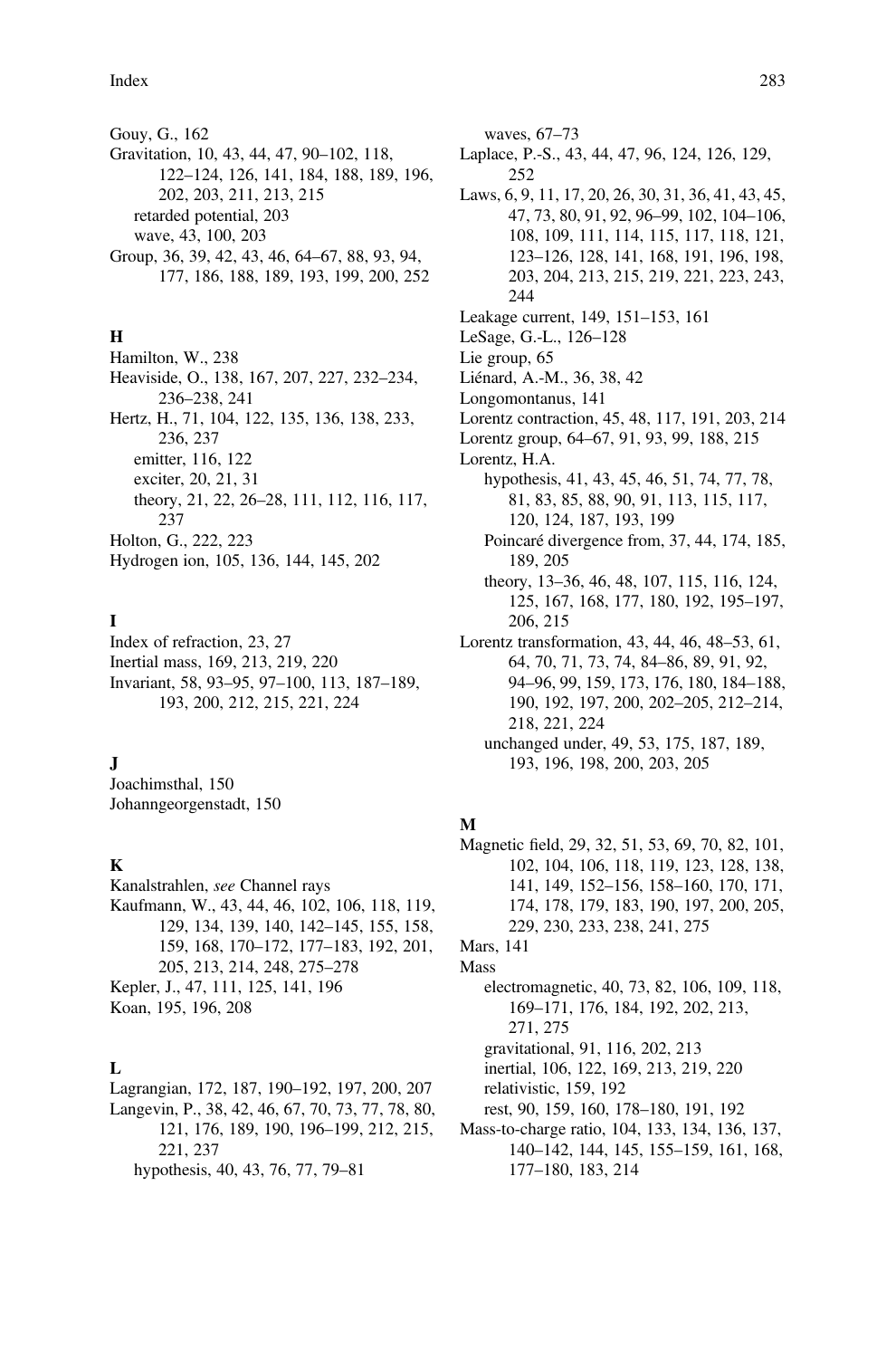Maxwell, J.C., 16, 19–21, 23, 26, 116, 138, 167, 212, 213, 217, 221, 227, 231, 233, 234, 236, 237, 239, 240 theory, 16, 19, 21, 27, 167, 212, 213, 217, 221, 227, 231, 233, 234, 237, 239, 241 Mercury, 104, 119, 125, 203 perihelion, 125, 203 Methodology, 144, 159 Michelson, A., 41, 45, 112, 113, 115, 138, 168, 173, 198, 213, 214, 250, 259, 261, 269, 274 Michelson-Morley experiment, 140, 168, 173, 198 Miller, A., 175, 199, 223 Momentum transfer, 202 Mossotti, 26 Motion absolute, 30–32, 41, 43, 45, 48, 82, 88, 90, 91, 104, 112, 120, 172, 192, 193, 195, 197–199, 203, 213, 215, 216, 219, 228, 231, 249–251 arbitrary, 88–90, 108, 115 perpetual, 29, 199 quasi-stationary, 82–88, 122, 124, 187, 274 relative, 30–32, 36, 104, 120, 203, 216, 217

#### N

New dynamics, 119, 125, 128, 221 Newton, I., 6, 9, 10, 20, 43, 47, 92, 96–99, 102, 103, 122, 124, 126, 141, 203, 213, 215 law of gravitation, 10, 91, 122, 203, 213, 215 Nobel Prize, 133, 134, 142, 160, 162 Noble, H., 260, 274

#### O

Ordinary mechanics, 18, 20, 121, 126, 129 Oudin, P., 147

#### P

Palermo paper, 211, 212 Particles, 29, 104, 116, 133–137, 140, 141, 145, 147, 156–158, 168, 170, 186, 197, 200, 202, 203, 213, 254, 261, 266, 267, 269, 271–275 Pasteur, L., 252 Patent examiner, 206, 216, 217, 220, 243 Patent office, 216, 244 Patents, 206, 216, 217, 220, 243, 244 Pellat, H., 135

Perihelion of mercury, 125 Perrin, J., 134–136, 139, 142, 147, 148, 247, 254 Phosphorescence, 147 Phosphor screen, 158 Photographic plates, 140, 147, 148, 152, 155, 156, 158, 161, 178, 179 Pitchblende, 150, 161 Poincaré, H., 39–41, 44, 45, 134, 138–140, 147, 161, 167–193, 195–208, 211–224, 227–234, 237–241, 243–254, 261 divergence from Lorentz, 50, 174, 189 stress, 46, 81, 88–90, 172, 177, 187, 189–193, 200, 203, 207, 213, 221 Polonium, 140, 150–153, 161 Ponderomotive forces, 14, 16, 22, 24, 25 Postulate, 5, 6, 10, 41, 45–47, 102, 103, 198, 199, 202–204, 206, 213–219, 221 Poynting's laws, 17, 26 Poynting vector, 17, 190, 219 Predictions, 10, 141, 195, 198, 201–207, 223 missed, 204, 207 Principe de réaction, see Conservation of momentum Principle, 5, 6, 10, 20, 28–30, 32, 35, 36, 38, 43, 46, 54–64, 79, 88, 103, 105, 109, 112, 115, 117–122, 124, 128, 172, 198, 199, 201, 203, 205, 216, 218, 222, 241 Principle of contradiction, 5 Principle of least action, 43, 46, 54, 61, 64, 79, 88, 200 Principle of relative motion, 30, 36, 104 Principle of sufficient reason, 5, 10 Priority, 140, 142–145, 208, 211, 213, 217, 220, 244 Proton, 144, 202 Ptolemaic system, 47, 48, 195, 196, 214

# $\Omega$

Quadratic form, 66, 93, 188, 200 Quaternions, 227, 235, 238

#### R

Radiation pressure, 16, 116, 127, 128, 202 Radiometer, 116 Radium, 103–107, 121, 140, 150–157, 161, 163, 178, 275 Rayleigh, W., 259, 274 Reference frame, 139, 175, 184, 186, 200, 212, 213, 215, 217, 218, 224